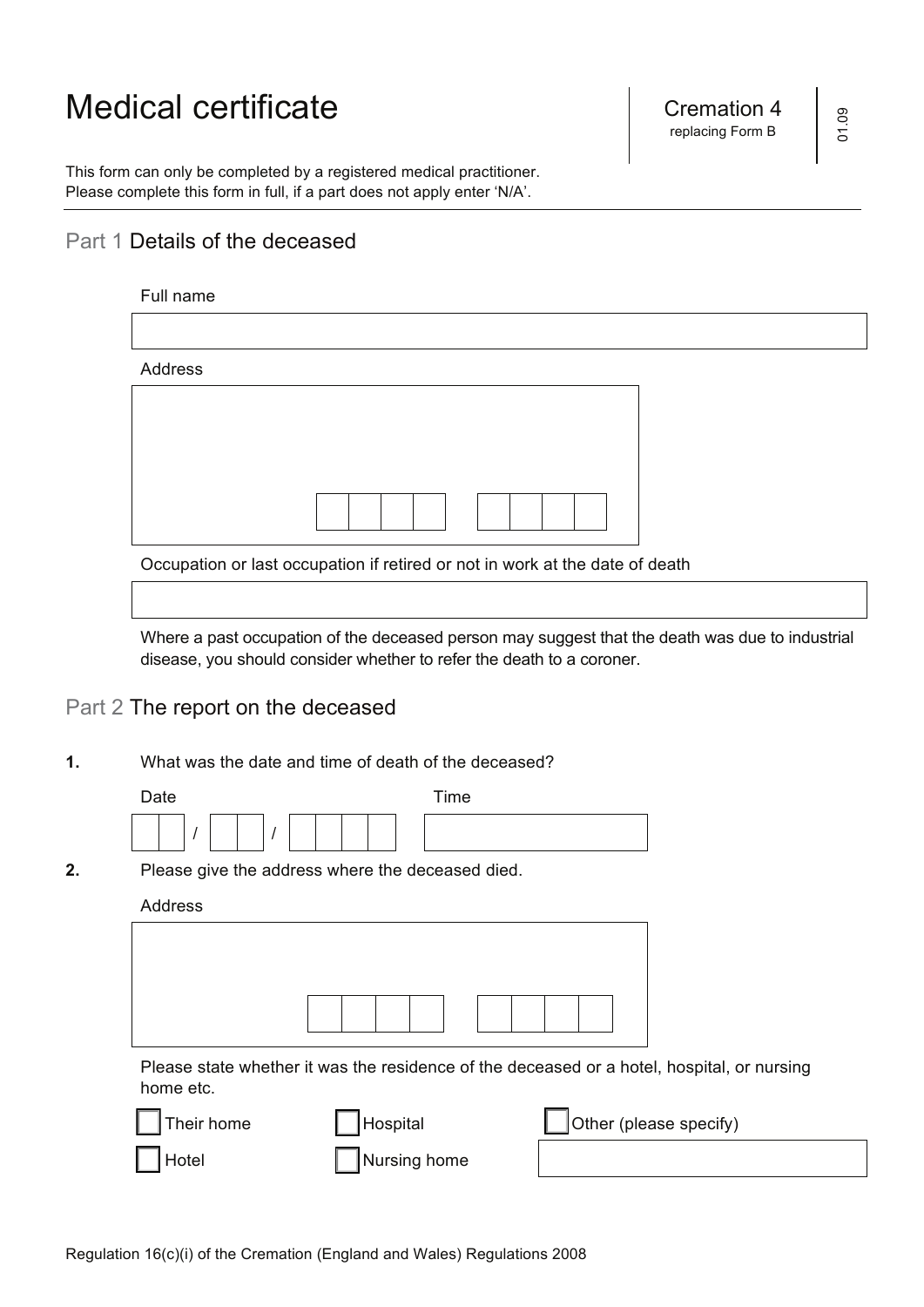|                                                      | Are you a relative of the deceased?                                                                                                        |  |     |
|------------------------------------------------------|--------------------------------------------------------------------------------------------------------------------------------------------|--|-----|
|                                                      | If Yes, please give the nature of your relationship.                                                                                       |  |     |
| death of the deceased?                               | Have you, so far as you are aware, any pecuniary interest in the                                                                           |  | Yes |
| If Yes, please give details.                         |                                                                                                                                            |  |     |
|                                                      | Were you the deceased's usual medical practitioner?                                                                                        |  | Yes |
|                                                      | If Yes, please state for how long.                                                                                                         |  |     |
|                                                      |                                                                                                                                            |  |     |
|                                                      | If No, please give details of your medical role in relation to the deceased.<br>Please state for how long you attended the deceased during |  |     |
| their last illness?<br>that you last saw them alive? | Please state the number of days and hours before the deceased's death                                                                      |  |     |
| Days                                                 | Hours                                                                                                                                      |  |     |
|                                                      |                                                                                                                                            |  |     |
|                                                      | Please state the date and time that you saw the body of the deceased and the<br>examination that you made of the body.                     |  |     |
| Date<br>$\overline{I}$                               | Time                                                                                                                                       |  |     |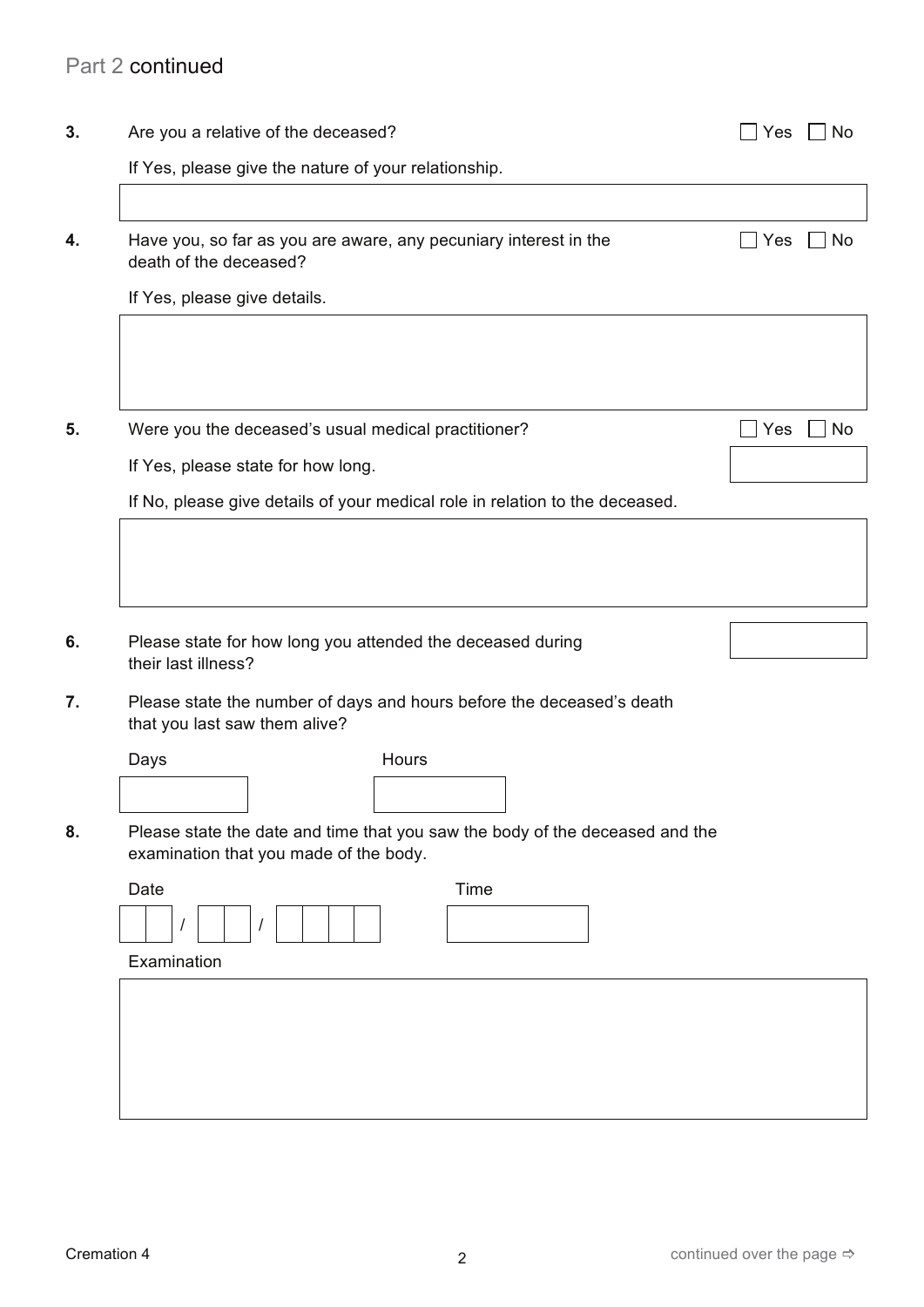**9.** From your medical notes, and the observations of yourself and others immediately before and at the time of the deceased's death, please describe the symptoms and other conditions which led to your conclusions about the cause of death.

Yes  $\Box$  No  $\Box$  Yes  $\Box$  No **Note:** 'Five years' standing' means a medical practitioner who has been a fully registered person within the meaning of the Medical Act 1983 for at least five years and, if paragraph 10 of Schedule 1 to the Medical Act 1983 a licence to practice for at least five years or since the coming into force of **10.** If the deceased died in a hospital at which they were an in-patient, has a hospital post-mortem examination been made or supervised by a registered medical practitioner of at least five years' standing who is neither a relative of the deceased nor a relative of yours or a partner or colleague in the same practice or clinical team as you? If Yes, are the results of that examination known to you? (Amendment) Order 2002 (S.I. 2002/3135) has come into force, has held that paragraph.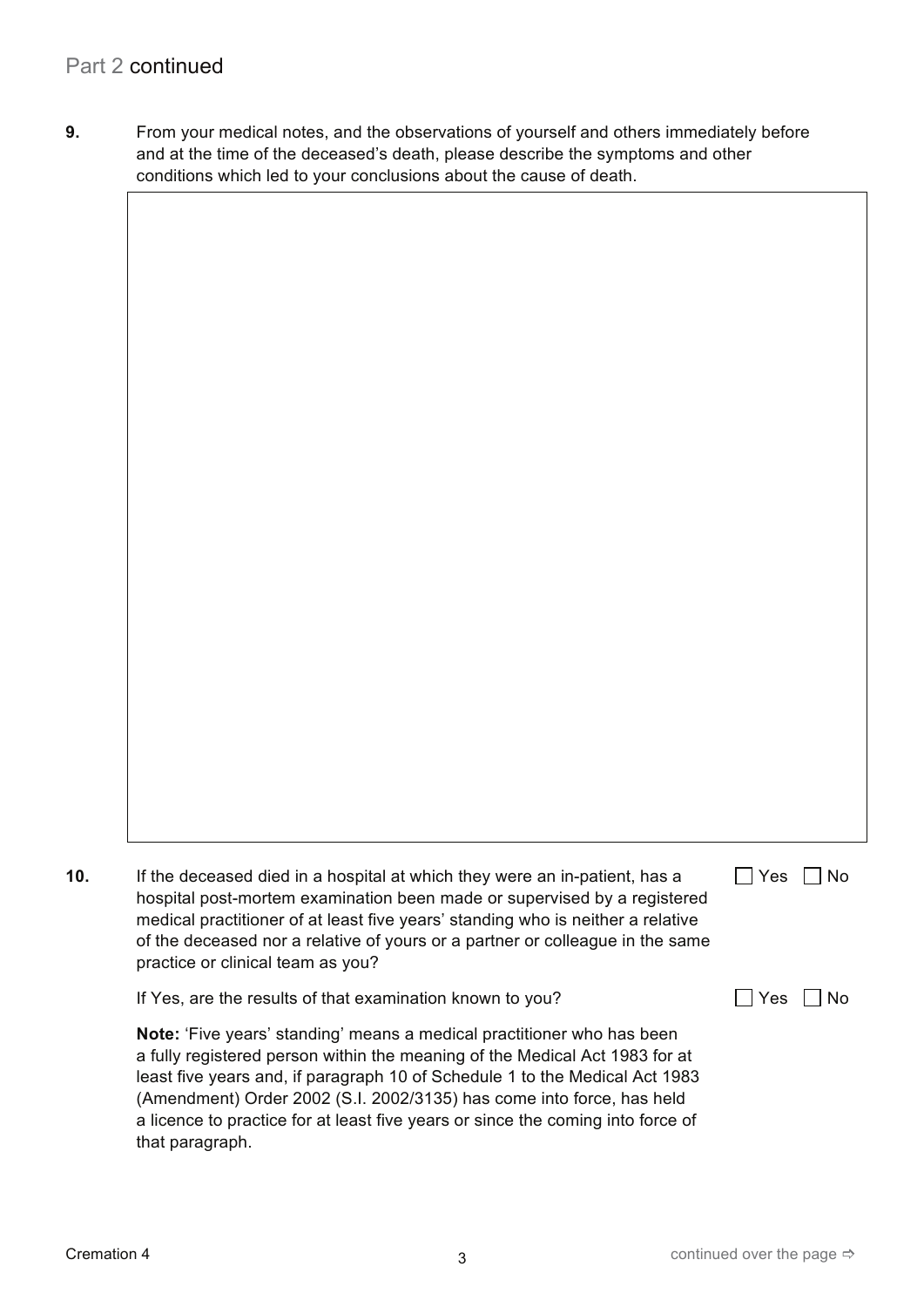# Part 2 continued

- **11.** Please give the cause of death
	- 1. (a) Disease or condition directly leading to death (this does not mean the mode of dying, such as heart failure, asphyxia, asthenia, etc.: it means the disease, injury, or complication which caused death)

(b) Other disease or condition, if any, leading to (a)

(c) Other disease or condition, if any, leading to (b)

2. Other significant conditions contributing to the death but not related to the disease or condition causing it.

**12.** Did the deceased undergo any operation in the year before their death?  $\Box$  Yes  $\Box$  No

If Yes, what was the date and nature of the operation and who performed it.

| Date of operation   | Who performed it |
|---------------------|------------------|
|                     |                  |
| Nature of operation |                  |
|                     |                  |

**13.** Do you have any reason to believe that the operation(s) shortened the life of  $\Box$  Yes  $\Box$  No the deceased?

If Yes, please give details.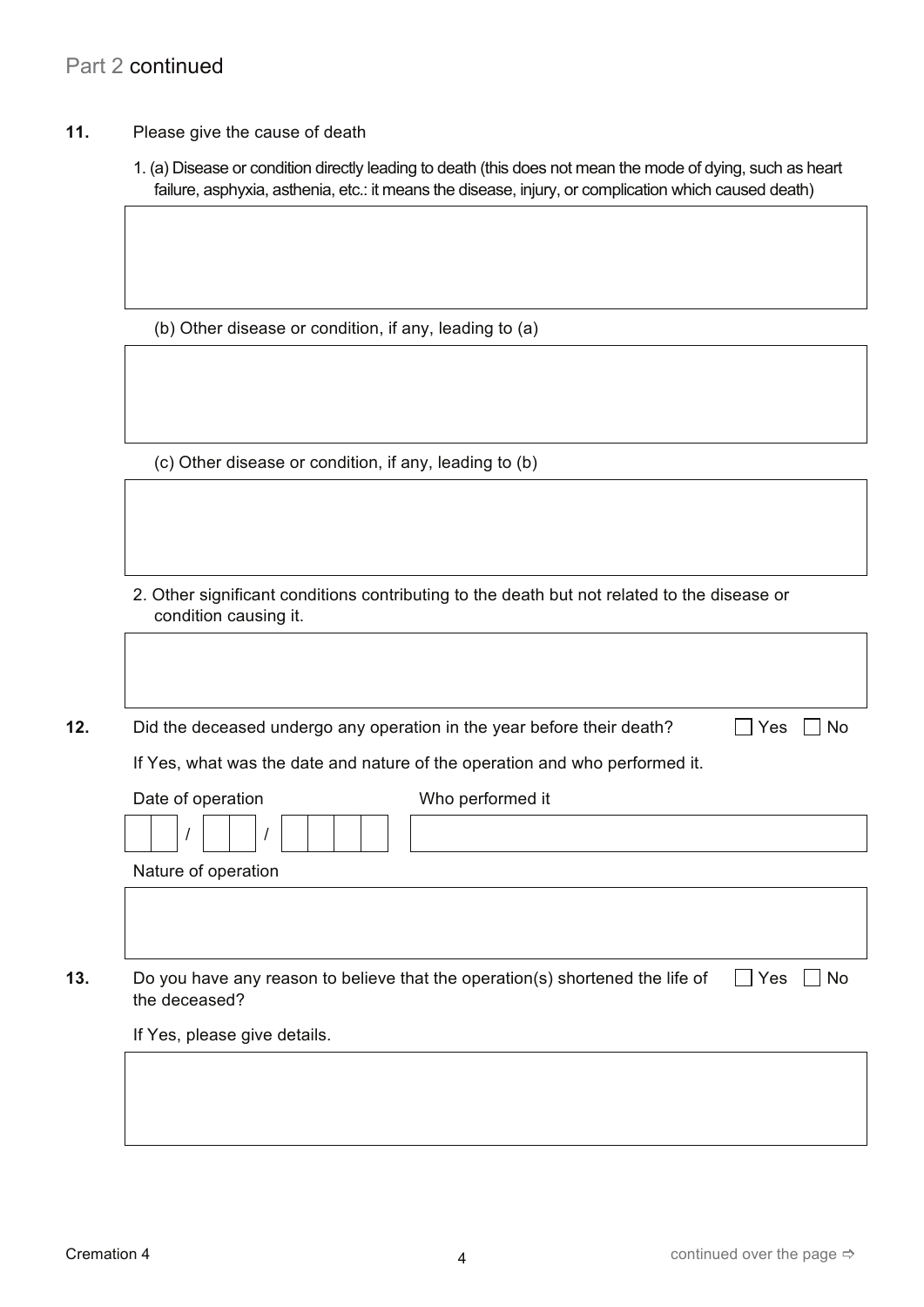**14.** Please give the full name and address details of any person who nursed the deceased during their last illness (Say whether professional nurse, relative, etc. If the illness was a long one, this question should be answered with reference to the period of four weeks before the death.)

| 15. | Were there any persons present at the moment of death?                                                                         | Yes | No        |
|-----|--------------------------------------------------------------------------------------------------------------------------------|-----|-----------|
|     | If Yes, please give the full name and address details of those persons and<br>whether you have spoken to them about the death. |     |           |
|     |                                                                                                                                |     |           |
|     |                                                                                                                                |     |           |
| 16. | If there were persons present at the moment of death, did those<br>persons have any concerns regarding the cause of death?     | Yes | No        |
|     | If Yes, please give details                                                                                                    |     |           |
| 17. | In view of your knowledge of the deceased's habits and constitution do you                                                     | Yes | <b>No</b> |
|     | have any doubts whatever about the character of the disease or condition<br>which led to the death?                            |     |           |
| 18. | Have you any reason to suspect that the death of the deceased was                                                              |     |           |
|     | Violent                                                                                                                        | Yes | No        |
|     | Unnatural                                                                                                                      | Yes | No        |
| 19. | Have you any reason at all to suppose a further examination of the<br>body is desirable?                                       | Yes | No        |
|     | If you have answered Yes to questions 17, 18 or 19 please give details below:                                                  |     |           |
|     |                                                                                                                                |     |           |
|     |                                                                                                                                |     |           |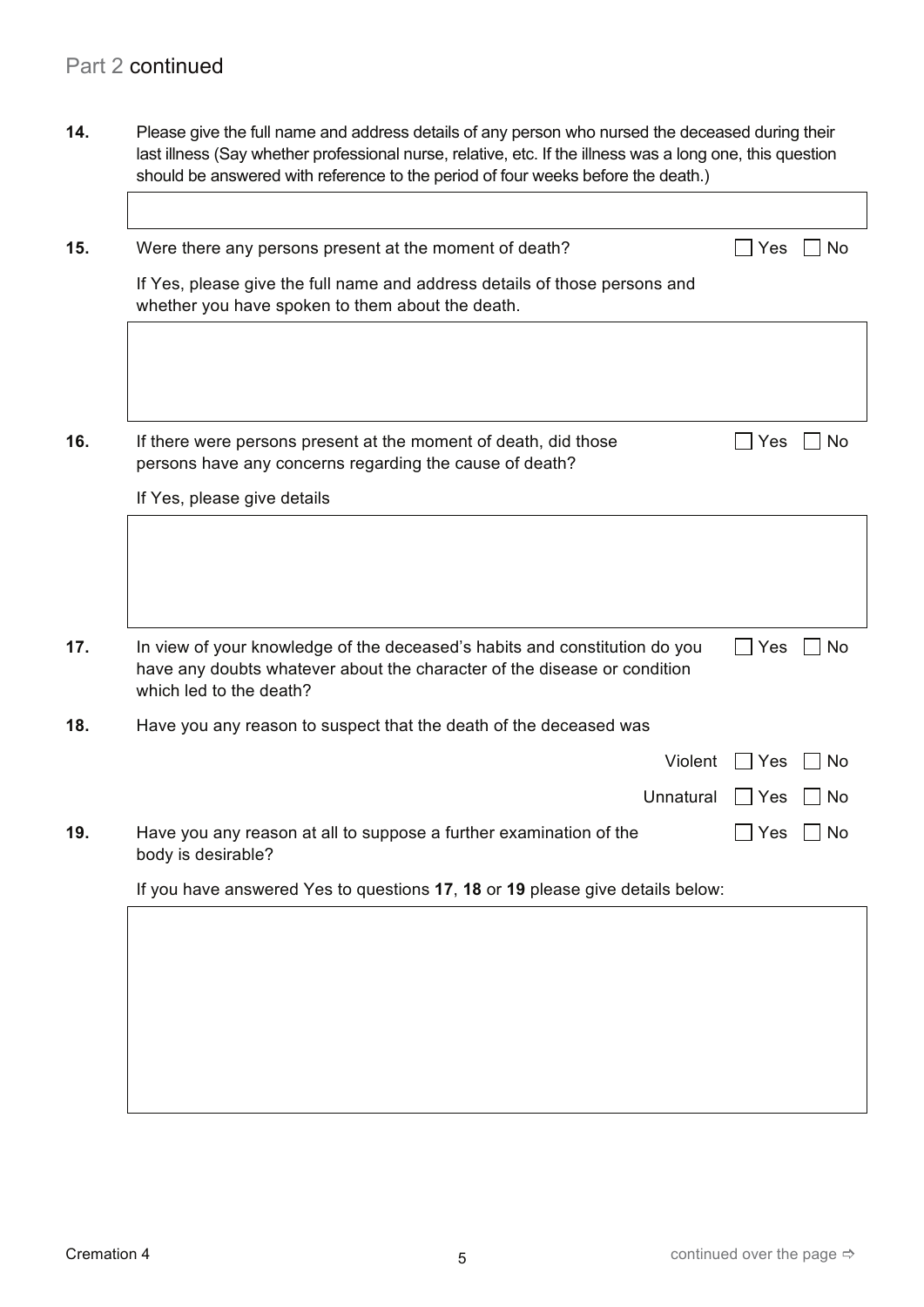# Part 2 continued

| 20. | Has a coroner been informed about the death?                                                                                                                                              | Yes        | <b>No</b> |
|-----|-------------------------------------------------------------------------------------------------------------------------------------------------------------------------------------------|------------|-----------|
|     | If Yes, please state the outcome.                                                                                                                                                         |            |           |
|     |                                                                                                                                                                                           |            |           |
|     |                                                                                                                                                                                           |            |           |
| 21. | Has there been any discussion with a coroner's office about the<br>death of the deceased?                                                                                                 | Yes        | No        |
|     | If Yes, please state the coroner's office that was contacted and the<br>outcome of the discussions.                                                                                       |            |           |
|     |                                                                                                                                                                                           |            |           |
|     |                                                                                                                                                                                           |            |           |
|     |                                                                                                                                                                                           |            |           |
|     |                                                                                                                                                                                           |            |           |
| 22. | Have you given the certificate required for registration of death?                                                                                                                        | $\Box$ Yes | No        |
|     | If No, please give the full name and contact details of the medical<br>practitioner who has                                                                                               |            |           |
|     | Full name                                                                                                                                                                                 |            |           |
|     |                                                                                                                                                                                           |            |           |
|     | Address<br>Telephone number                                                                                                                                                               |            |           |
|     |                                                                                                                                                                                           |            |           |
|     |                                                                                                                                                                                           |            |           |
|     |                                                                                                                                                                                           |            |           |
| 23. | Was any hazardous implant placed in the body (e.g. a pacemaker,<br>radioactive device or 'Fixion' intramedullary nailing system)?                                                         | Yes        | No        |
|     | Implants may damage cremation equipment if not removed from the body of the<br>deceased before cremation and some radioactive treatments may endanger the<br>health of crematorium staff. |            |           |
|     | If Yes, has it been removed?                                                                                                                                                              | Yes        | No        |